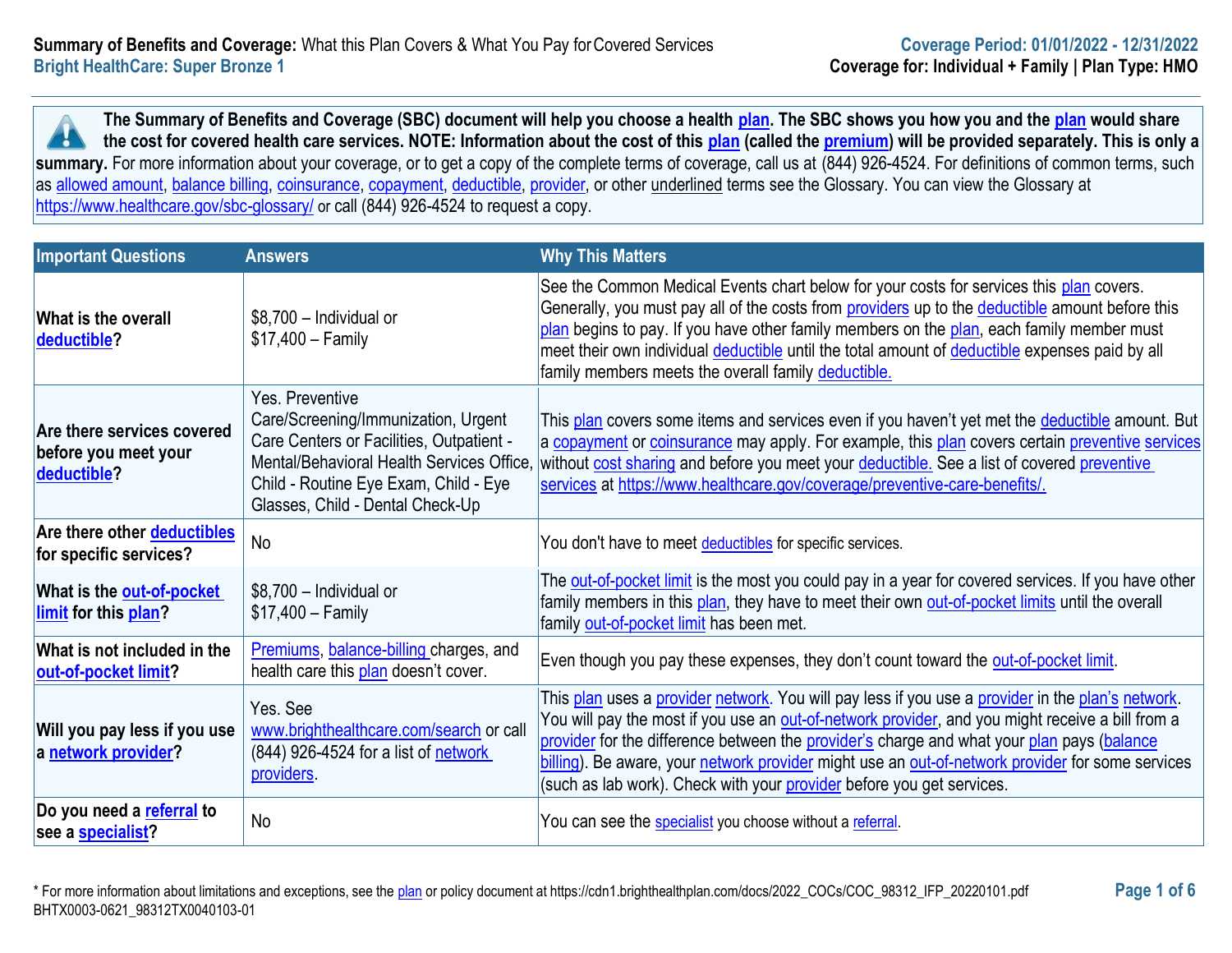|                                                                           |                                                         |                                                               | <b>What You Will Pay</b>                                  |                                                                                                                                                                                                 |
|---------------------------------------------------------------------------|---------------------------------------------------------|---------------------------------------------------------------|-----------------------------------------------------------|-------------------------------------------------------------------------------------------------------------------------------------------------------------------------------------------------|
| <b>Common Medical Event</b>                                               | <b>Services You May Need</b>                            | <b>Network Provider</b><br>(You will pay the<br>least)        | <b>Out-of-Network Provider</b><br>(You will pay the most) | Limitations, Exceptions, & Other Important<br><b>Information</b>                                                                                                                                |
| If you visit a health care<br>provider's office or clinic                 | Primary care visit to treat an<br>injury or illness     | No charge for first 2<br>visit(s) then 0% after<br>deductible | <b>Not Covered</b>                                        | Telehealth services are available. Refer to Your<br>Schedule of Benefits to determine what you will pay.                                                                                        |
|                                                                           | <b>Specialist visit</b>                                 | 0% after Deductible                                           | Not Covered                                               | None                                                                                                                                                                                            |
|                                                                           | Preventive care/screening/<br>immunization              | No Charge                                                     | Not Covered                                               | You may have to pay for services that aren't<br>preventive. Ask your provider if the services you need<br>are preventive, then check what Your plan will pay for<br>and what Your cost will be. |
| If you have a test                                                        | Diagnostic test (x-ray, blood<br>work)                  | Lab: 0% after Deductible<br>X-ray: 0% after<br>Deductible     | <b>Not Covered</b>                                        | None                                                                                                                                                                                            |
|                                                                           | Imaging (CT/PET scans, MRIs)                            | 0% after Deductible                                           | Not Covered                                               | Services require Prior Authorization.                                                                                                                                                           |
| If you need drugs to treat                                                | Preferred generic drugs                                 | \$0/\$25                                                      | Not Covered                                               |                                                                                                                                                                                                 |
| your illness or condition.<br>More information about                      | Preferred brand drugs and Non-<br>preferred generics    | 0% after Deductible                                           | <b>Not Covered</b>                                        | Preventive Care medications are provided at \$0 cost to<br>You, regardless of tier.                                                                                                             |
| prescription drug coverage<br>is available at<br>www.brighthealthcare.com | Non-preferred brand drugs and<br>Non-preferred generics | 0% after Deductible                                           | Not Covered                                               | Covers up to a 90-day supply (retail prescription); 31-<br>90 day supply (mail order prescription).<br>Copays shown reflect the cost per retail prescription.                                   |
|                                                                           | <b>Specialty drugs</b>                                  | 0% after Deductible                                           | Not Covered                                               |                                                                                                                                                                                                 |
| If you have outpatient<br>surgery                                         | Facility fee (e.g., ambulatory<br>surgery center)       | 0% after Deductible                                           | <b>Not Covered</b>                                        | Services require Prior Authorization.                                                                                                                                                           |
|                                                                           | Physician/surgeon fees                                  | 0% after Deductible                                           | <b>Not Covered</b>                                        | Services require Prior Authorization.                                                                                                                                                           |
| If you need immediate<br>medical attention                                | <b>Emergency room care</b>                              | 0% after Deductible                                           | 0% after Deductible                                       | This cost does not apply if You are admitted directly to<br>the hospital for inpatient services.                                                                                                |
|                                                                           | <b>Emergency medical</b><br>transportation              | 0% after Deductible                                           | 0% after Deductible                                       | None                                                                                                                                                                                            |
|                                                                           | <b>Urgent care</b>                                      | \$50                                                          | \$50                                                      | None                                                                                                                                                                                            |
| If you have a hospital                                                    | Facility fee (e.g., hospital room)                      | 0% after Deductible                                           | <b>Not Covered</b>                                        | Services require Prior Authorization.                                                                                                                                                           |
| stay                                                                      | Physician/surgeon fees                                  | 0% after Deductible                                           | <b>Not Covered</b>                                        | Services require Prior Authorization.                                                                                                                                                           |
| If you need mental health, Outpatient services                            |                                                         | \$0                                                           | <b>Not Covered</b>                                        | Services require Prior Authorization.                                                                                                                                                           |

\* For more information about limitations and exceptions, see the [plan](https://www.healthcare.gov/sbc-glossary/#plan) or policy document at https://cdn1.brighthealthplan.com/docs/2022\_COCs/COC\_98312\_IFP\_20220101.pdf **Page 2 of 6** BHTX0003-0621\_98312TX0040103-01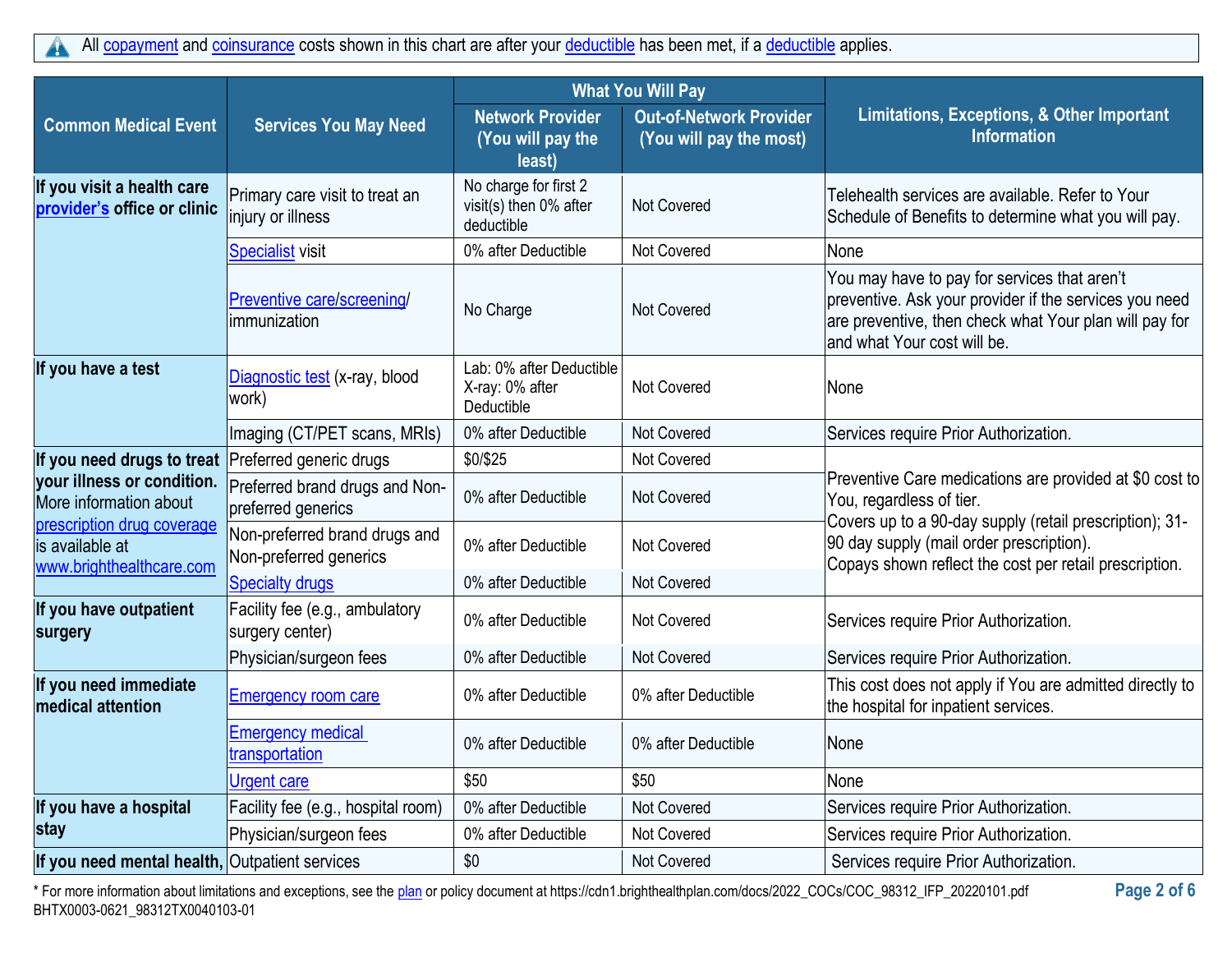|                                                               |                                              | <b>What You Will Pay</b>                               |                                                           |                                                                                                                                                                                                                                                                                                                                                                                                                             |  |
|---------------------------------------------------------------|----------------------------------------------|--------------------------------------------------------|-----------------------------------------------------------|-----------------------------------------------------------------------------------------------------------------------------------------------------------------------------------------------------------------------------------------------------------------------------------------------------------------------------------------------------------------------------------------------------------------------------|--|
| <b>Common Medical Event</b>                                   | <b>Services You May Need</b>                 | <b>Network Provider</b><br>(You will pay the<br>least) | <b>Out-of-Network Provider</b><br>(You will pay the most) | Limitations, Exceptions, & Other Important<br><b>Information</b>                                                                                                                                                                                                                                                                                                                                                            |  |
| behavioral health, or<br>substance abuse<br><b>services</b>   | Inpatient services                           | 0% after Deductible                                    | <b>Not Covered</b>                                        | Services require Prior Authorization.                                                                                                                                                                                                                                                                                                                                                                                       |  |
|                                                               | Office visits                                | 0%                                                     | <b>Not Covered</b>                                        | None                                                                                                                                                                                                                                                                                                                                                                                                                        |  |
| If you are pregnant                                           | Childbirth/delivery professional<br>services | 0% after Deductible                                    | <b>Not Covered</b>                                        | Delivery stays exceeding 48 hours for vaginal delivery                                                                                                                                                                                                                                                                                                                                                                      |  |
|                                                               | Childbirth/delivery facility<br>services     | 0% after Deductible                                    | <b>Not Covered</b>                                        | or 96 hours for a cesarean delivery require Prior<br>Authorization, None                                                                                                                                                                                                                                                                                                                                                    |  |
|                                                               | Home health care                             | 0% after Deductible                                    | <b>Not Covered</b>                                        | Limited to 60 Visit(s) per Year. Services require Prior<br>Authorization.                                                                                                                                                                                                                                                                                                                                                   |  |
| If you need help<br>recovering or have other<br>special needs | <b>Rehabilitation services</b>               | 0% after Deductible                                    | Not Covered                                               | Limited to 35 Visit(s) per Year. Visits combined for<br>Physical, Occupational and Speech Therapy and<br>Chiropractic spinal manipulations. Habilitation services<br>includes autism services. Visit limit does not apply for<br>services related to mental health. For mental health<br>related services, see Mental Health Outpatient<br>Services for the applicable cost share. Services<br>require Prior Authorization. |  |
|                                                               | <b>Habilitation services</b>                 | 0% after Deductible                                    | Not Covered                                               | Limited to 35 Visit(s) per Year. Visits combined for<br>Physical, Occupational and Speech Therapy and<br>Chiropractic spinal manipulations. Habilitation services<br>includes autism services. Visit limit does not apply for<br>services related to mental health. For mental health<br>related services, see Mental Health Outpatient<br>Services for the applicable cost share. Services<br>require Prior Authorization. |  |
|                                                               | <b>Skilled nursing center</b>                | 0% after Deductible                                    | <b>Not Covered</b>                                        | Limited to 25 Visit(s) per Year. Services require Prior<br>Authorization.                                                                                                                                                                                                                                                                                                                                                   |  |
|                                                               | Durable medical equipment                    | 0% after Deductible                                    | Not Covered                                               | Services require Prior Authorization.                                                                                                                                                                                                                                                                                                                                                                                       |  |
|                                                               | <b>Hospice services</b>                      | 0% after Deductible                                    | Not Covered                                               | None                                                                                                                                                                                                                                                                                                                                                                                                                        |  |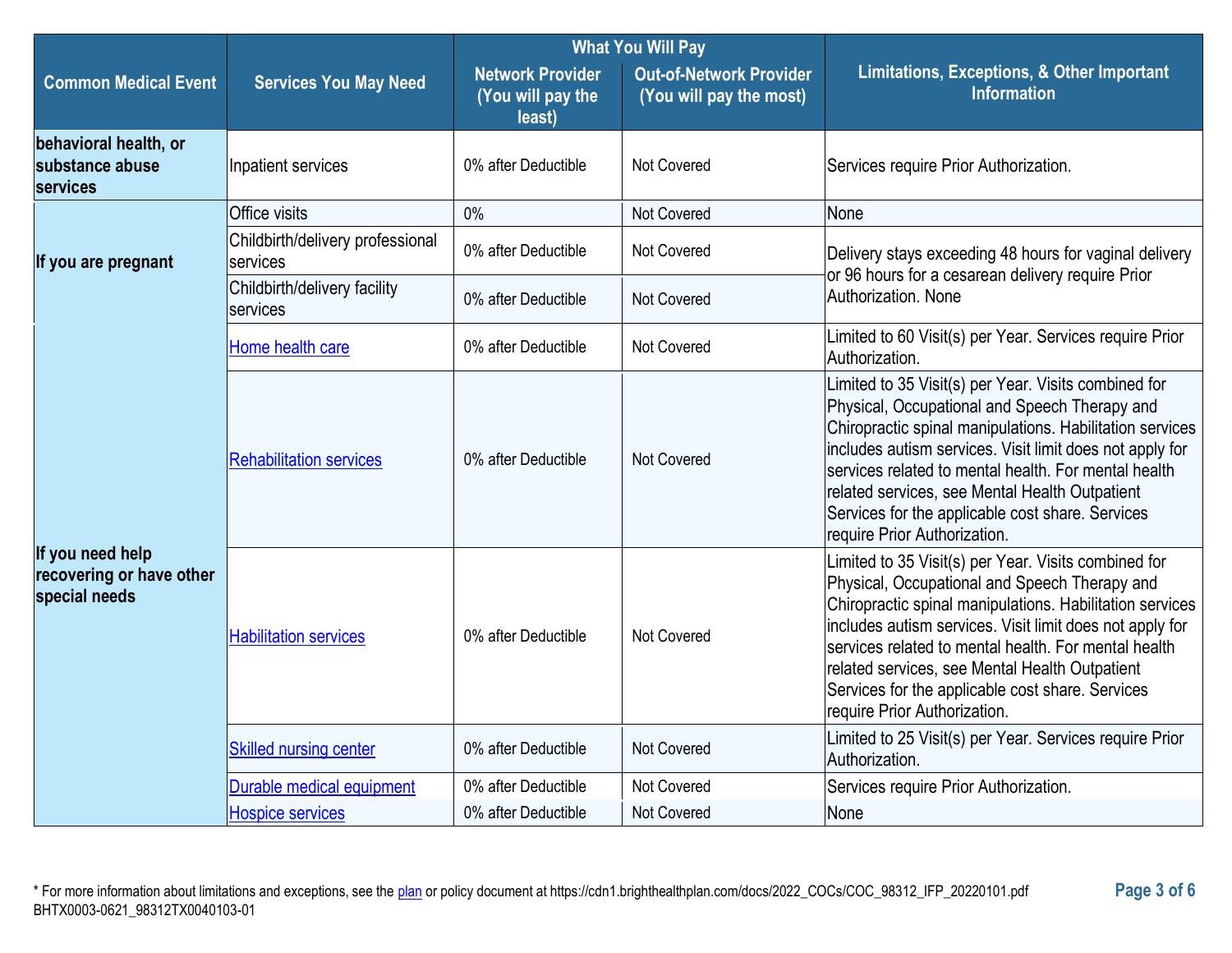|                                                              |                              |                                                        | <b>What You Will Pay</b>                                  |                                                                                                                                                                                                                     |
|--------------------------------------------------------------|------------------------------|--------------------------------------------------------|-----------------------------------------------------------|---------------------------------------------------------------------------------------------------------------------------------------------------------------------------------------------------------------------|
| <b>Common Medical Event</b>                                  | <b>Services You May Need</b> | <b>Network Provider</b><br>(You will pay the<br>least) | <b>Out-of-Network Provider</b><br>(You will pay the most) | Limitations, Exceptions, & Other Important<br><b>Information</b>                                                                                                                                                    |
|                                                              | Children's eye exam          | \$0                                                    | Not Covered                                               | Limited to 1 eye exam per calendar year, through the<br>end of the month in which the dependent child turns<br>19.                                                                                                  |
| If your child needs dental Children's glasses<br>or eye care |                              | \$0                                                    | Not Covered                                               | Limited to 1 pair of glasses, including standard frames<br>and standard lenses or a one-year supply of contact<br>lenses, per calendar year, through the end of the<br>month in which the dependent child turns 19. |
|                                                              | Children's dental checkups   | \$0                                                    | Not Covered                                               | Includes diagnostic and preventive services through<br>the end of the month in which the dependent child<br>turns 19. Refer to the policy for covered services and<br>limitations.                                  |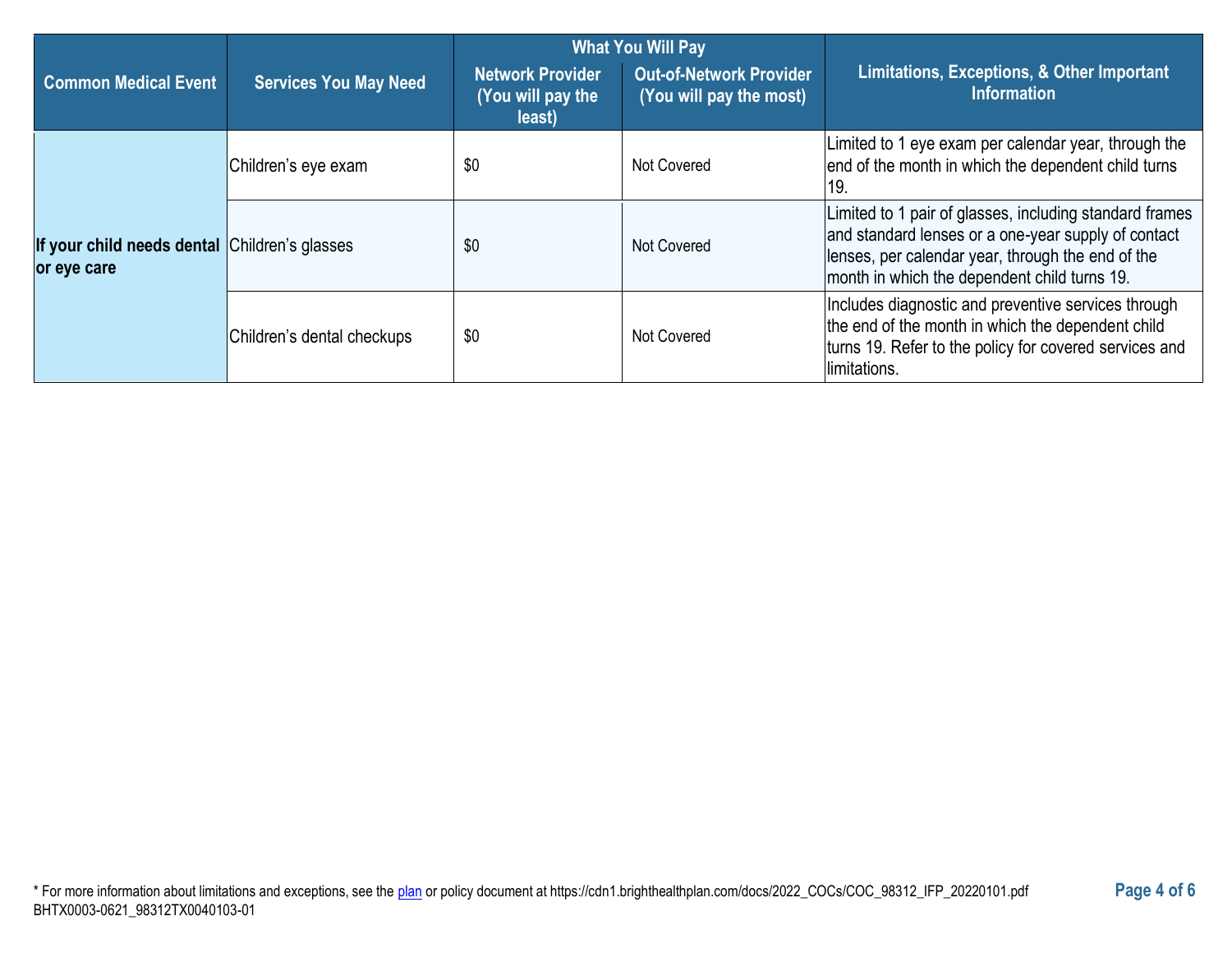### **Excluded Services & Other Covered Services**

| Services Your Plan Generally Does NOT Cover (Check your policy or plan document for more information and a list of any other excluded services.) |                                                                           |                              |  |
|--------------------------------------------------------------------------------------------------------------------------------------------------|---------------------------------------------------------------------------|------------------------------|--|
| Abortion (except in cases of rape, incest, or when the Acupuncture                                                                               |                                                                           | <b>Bariatric Surgery</b>     |  |
| life of the mother is endangered)                                                                                                                | Dental Care (Adults)                                                      | <b>Infertility Treatment</b> |  |
| <b>Cosmetic Surgery</b>                                                                                                                          | Non-emergency care when traveling outside the U.S.   Private-Duty Nursing |                              |  |
| Long-Term Care                                                                                                                                   | Routine Foot Care                                                         | Weight Loss Programs         |  |
| Routine Eye Care (Adults)                                                                                                                        |                                                                           |                              |  |

| │ Other Covered Services (Limitations may apply to these services. This isn't a complete list. Please see your <u>plan</u> document.) │ |                     |  |  |
|-----------------------------------------------------------------------------------------------------------------------------------------|---------------------|--|--|
| Chiropractic Care                                                                                                                       | <b>Hearing Aids</b> |  |  |

Your Rights to Continue Coverage: There are agencies that can help if you want to continue your coverage after it ends. The contact information for those agencies is: Texas Department of Insurance (TDI) at 1-800-252-3439. Other coverage options may be available to you, too, including buying individual insurance coverage through the Health Insurance Marketplace. For more information about the Marketplace, visit [www.HealthCare.gov](https://www.healthcare.gov/) or call 1-800-318-2596.

Your Grievance and Appeals Rights: There are agencies that can help if you have a complaint against your [plan](https://www.healthcare.gov/sbc-glossary/#plan) for a denial of [a claim.](https://www.healthcare.gov/sbc-glossary/#claim) This complaint is called a [grievance](https://www.healthcare.gov/sbc-glossary/#grievance) or [appeal.](https://www.healthcare.gov/sbc-glossary/#appeal) For more information about your rights, look at the explanation of benefits you will receive for that medical [claim.](https://www.healthcare.gov/sbc-glossary/#claim) You[r plan](https://www.healthcare.gov/sbc-glossary/#plan) documents also provide complete information on how to submit a [claim,](https://www.healthcare.gov/sbc-glossary/#claim) [appeal,](https://www.healthcare.gov/sbc-glossary/#appeal) or [a grievance](https://www.healthcare.gov/sbc-glossary/#grievance) for any reason to your [plan.](https://www.healthcare.gov/sbc-glossary/#plan) For more information about your rights, this notice, or assistance, contact: Texas Department of Insurance at 1-800-578-4677 or visi[t www.tdi.texas.gov.](https://www.tdi.texas.gov/)

## **Does this plan provide Minimum Essential Coverage? Yes**

[Minimum Essential Coverage](https://www.healthcare.gov/sbc-glossary/#minimum-essential-coverage) generally includes plans, health insurance available through the Marketplace or other individual market policies, Medicare, Medicaid, CHIP, TRICARE, and certain other coverage. If you are eligible for certain types of [Minimum Essential Coverage,](https://www.healthcare.gov/sbc-glossary/#minimum-essential-coverage) you may not be eligible for the premium tax credit.

## **Does this plan meet the Minimum Value Standards? Yes**

If you[r plan](https://www.healthcare.gov/sbc-glossary/#plan) doesn't meet the [Minimum Value Standards,](https://www.healthcare.gov/sbc-glossary/#minimum-value-standard) you may be eligible for a [premium tax credit](https://www.healthcare.gov/sbc-glossary/#premium-tax-credits) to help you pay for a [plan](https://www.healthcare.gov/sbc-glossary/#plan) through the [Marketplace.](https://www.healthcare.gov/sbc-glossary/#marketplace)

## **Language Access Services:**

Spanish (Español): Para obtener asistencia en Español, llame al (844) 926-4524. Tagalog (Tagalog): Kung kailangan ninyo ang tulong sa Tagalog tumawag sa (844) 926-4524. Chinese (中文): 如果需要中文的帮助,请拨打这个号码 (844) 926-4524. Navajo (Dine): Dinek'ehgo shika at'ohwol ninisingo, kwiijigo holne' (844) 926-4524.

*To see examples of how this plan might cover costs for a sample medical situation, see the next section.*